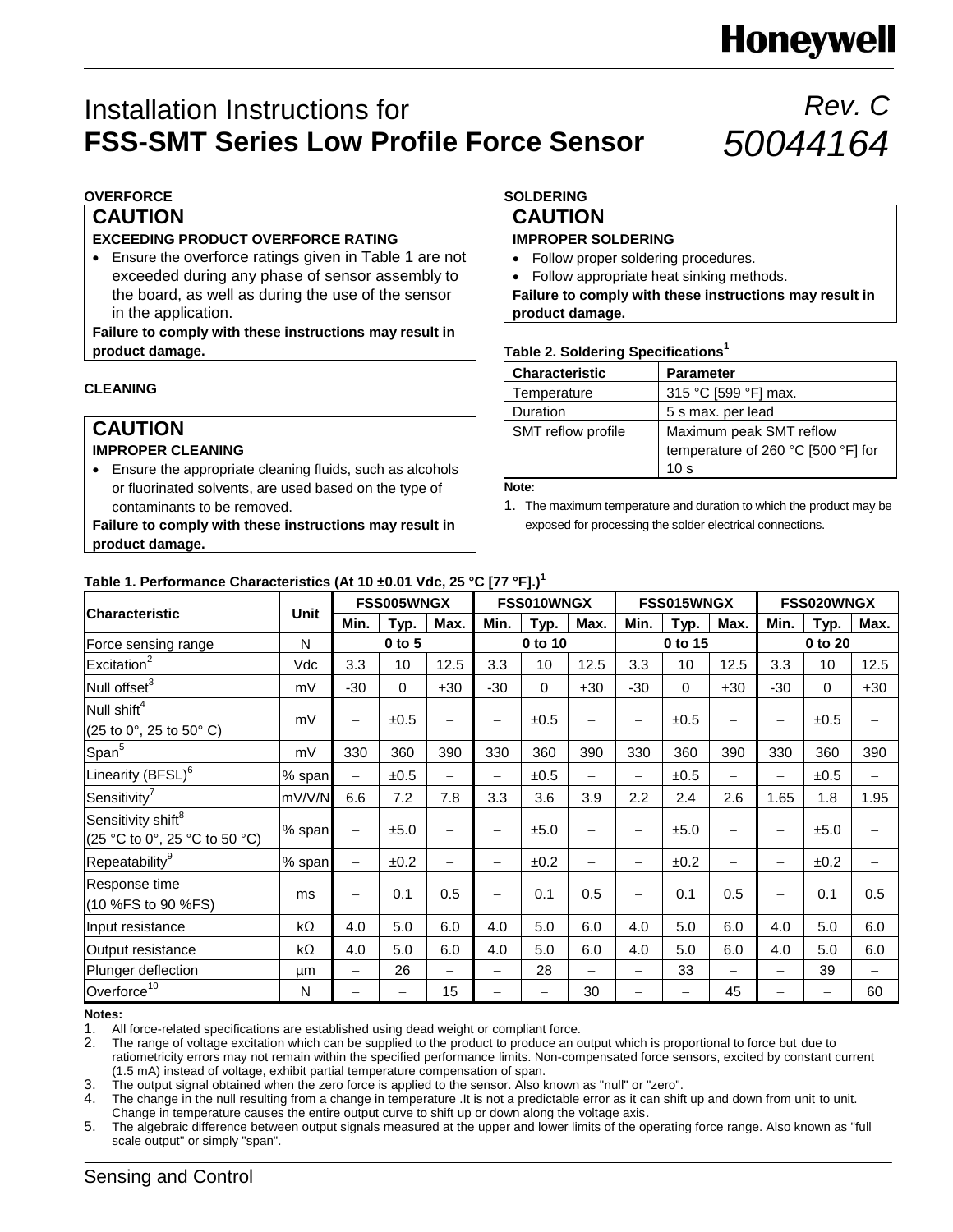# **FSS-SMT Series Low Profile Force Sensor** *Rev. C*

- 6. The maximum deviation of product output from a straight line fitted to output measured over the operating force range. It is also the straight line through a set of points which minimizes the sum of the square of the deviations of each of the points from the straight line.
- 7. The ratio of output signal change to the corresponding input force change. Sensitivity is determined by computing the ratio of span to the specified operating force range multiplied by the supply voltage being used.
- 8. The maximum deviation in sensitivity due to changes in temperature over the operating temperature range, relative to sensitivity measured at 25 °C.
- 9. The maximum difference between output readings when the same force is applied consecutively, under the same operating conditions, with force approaching from the same direction within the operating force range.
- 10. The maximum force which may safely be applied to the product for it to remain in specification once force is returned to the operating force range. Exposure to higher forces may cause permanent damage to the product. Unless otherwise specified this applies to all temperatures within the operating temperature range.

#### **Table 3. Environmental Specifications**

| Characteristic                             | <b>Parameter</b>                              |
|--------------------------------------------|-----------------------------------------------|
| Operating temperature                      | -40 °C to 85 °C [-40 °F to 185 °F]            |
| Shock                                      | qualification tested to 150 g                 |
| Vibration                                  | qualification tested to 0 to 2 kHz, 20 g sine |
| MCTF <sup>2</sup> (Mean Cycles To Failure) | 20 million at 25 °C [77 °F]                   |
| Output ratiometric                         | within supply range                           |

#### **Notes:**

1. The temperature range over which the product may safely be exposed without excitation or force applied. Under these conditions the product will remain in specification after excursion to any temperatures in this range. Exposure to temperatures beyond this range may cause permanent damage to the product.

2. MCTF is a basic measure of reliability for a non-repairable device. It is the mean number of cycles to maximum operating force over which a sensor can be expected to operate until failure. The mean value is determined statistically from a probability distribution for failures based upon test data. MCTF may vary depending on the specific application in which a sensor is utilized.

#### **Table 4. Absolute Maximum Ratings<sup>1</sup>**

| <b>Characteristic</b>            | Parameter                                     |
|----------------------------------|-----------------------------------------------|
| Storage temperature <sup>4</sup> | -40 °C to 100 °C I-40 °F to 212 °F1           |
| ESD                              | meets ESD sensitivity classification level 3B |

#### **Notes:**

1. The extreme limits that the product can withstand without damage to the product.

2. The temperature range over which the product may safely be exposed without excitation or force applied. Under these conditions the product will remain in specification after excursion to any temperatures in this range. Exposure to temperatures beyond this range may cause permanent damage to the product.

#### **Figure 1. Excitation Schematic (Excitation 5 Vdc Typ., 6 Vdc max.)**



- -
- 1. Circled numbers refer to sensor terminals (pins).<br>
Pin 1 = Supply Vs (+), Pin 2 = Output Vo (+), Pin 3 = 0<br>
2. The force sensor may be powered by voltage or current is not<br>
to exceed 6 V. Maximum supply current is not<br> Pin 1 = Supply Vs (+), Pin 2 = Output Vo (+), Pin 3 = Ground Vg (-), Pin 4 = Output Vo (-) 2. The force sensor may be powered by voltage or current. Maximum supply voltage is not to exceed 6 V. Maximum supply current is not to exceed 1.2 mA. Power is applied across Pin 1 and Pin 3.
	- 3. The sensor output should be measured as a differential voltage across Pin 2 and Pin 4 (Vo =  $Vo(+)-Vo(-)$ ). The output is ratiometric to the supply voltage. Shifts in supply voltage will cause shifts in output. Neither Pin 2 nor Pin 4 should be tied to ground or voltage supply.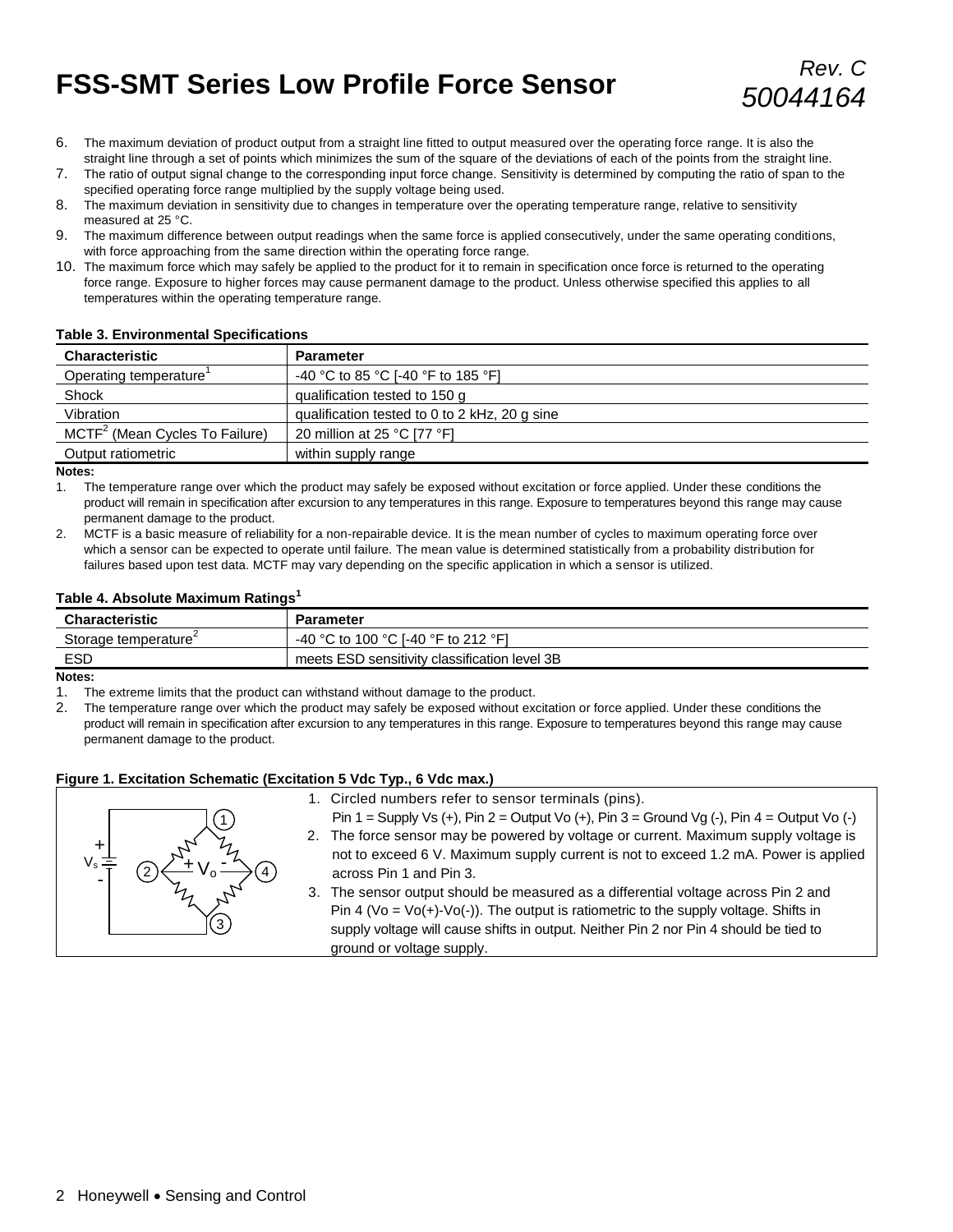# **FSS-SMT Series Low Profile Force Sensor** *Rev. C*



#### **Figure 3. Packaging Dimensions (For reference only.)**